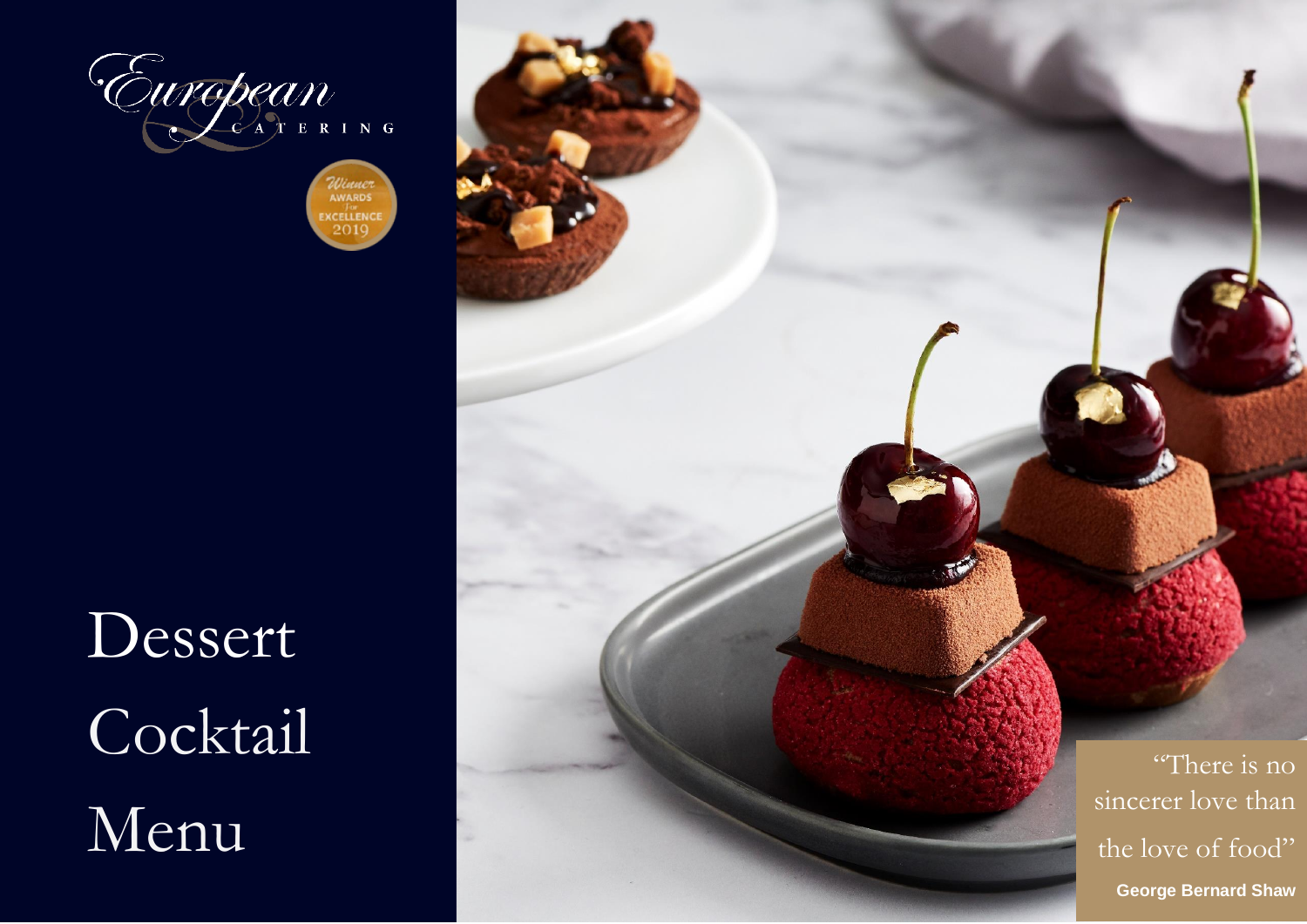# Dessert Canapés

From \$5.00 per person/per selection



Lemon & lime meringue tartlet Dark chocolate ganache tartlet Lemon myrtle & white chocolate choux bun Strawberry, lemon & almond gateau Chocolate & hazelnut pudding, crème anglaise, ice cream GF Assorted French macarons GF Pina Colada tartlet, mango curd, pineapple & coconut tapioca DF | VG Chai latte crème brûlée GF Spiced berries compote, French vanilla bean ice cream, crème anglaise GF Classic tiramisu Chocolate ginger éclair Ruby opera

Raspberry frangipane tartlet, crème fraiche Traditional ricotta, honey, pistachio cannoli Honey & cardamom panna cotta, seasonal fruits GF Glazed seasonal fruit tartlet, vanilla crème patisserie Chocolate & orange, almond miniature cupcakes Salted caramel popcorn miniature cupcakes Matcha & raspberry miniature cupcakes Carrot & walnut, oat miniature cupcakes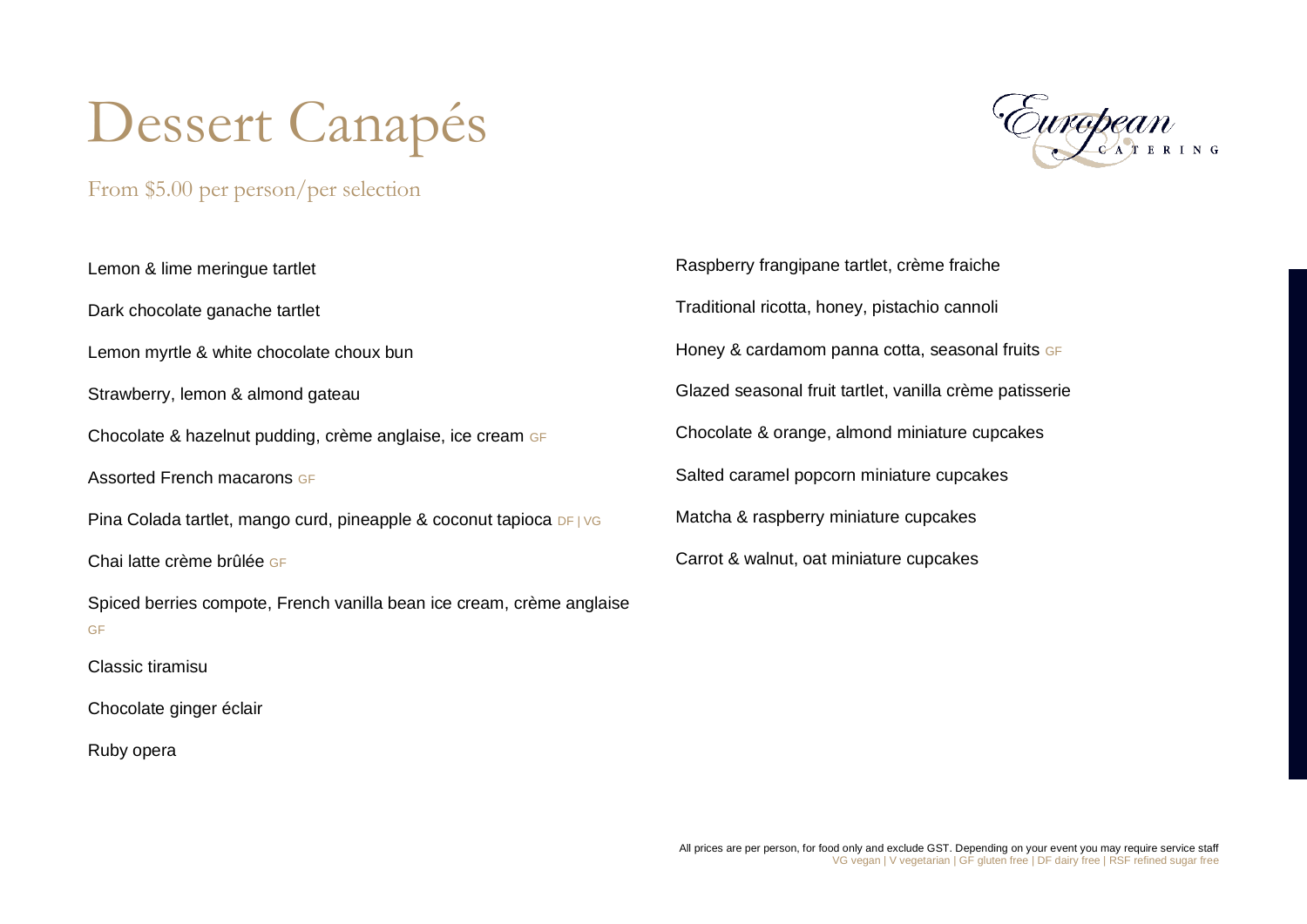#### **Bambino cones**

#### Price per person/per selection from \$5.00

**Chocolate** 

Mango

Praline

Raspberry

White chocolate

Mint

#### **Custom Bambino cones**

#### Price per person/per selection from \$6.00

Toasted sesame

Salted caramel

Pineapple & yoghurt

Valrhona dark chocolate

Banana & caramelised almonds

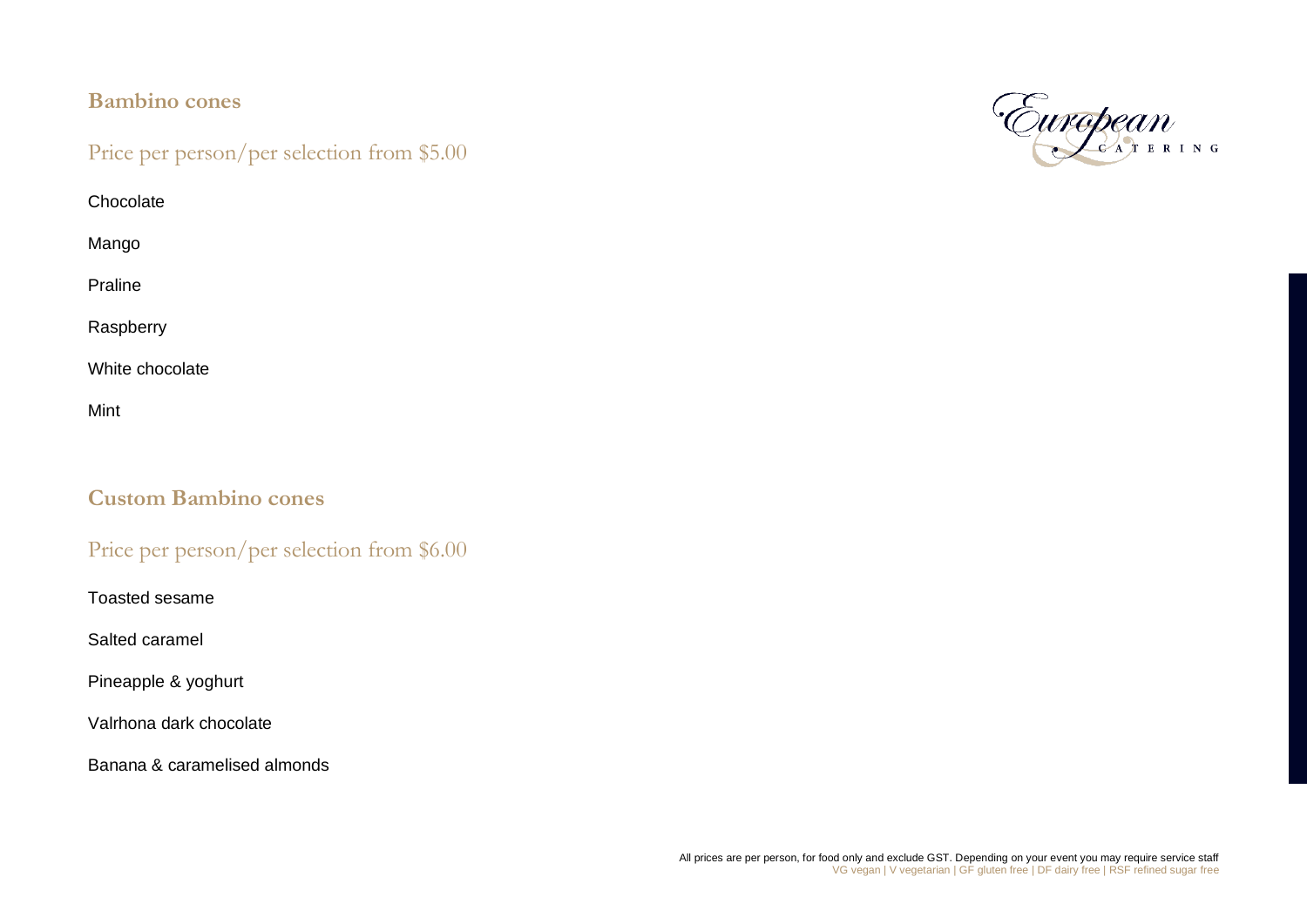# Dessert Theatre Stations



#### **Chocolate Fountain** (Minimum 50 guests)

#### Price from \$450.00 (for 50 to 80 guests)

For an elegant & entertaining centrepiece for any special occasion,

experience the sight of delicious, mouth-watering cascading chocolate…

Dip your favourite variety of seasonal fruit, honeycomb, marshmallows and

more in:

Milk chocolate

Dark Chocolate

Ruby chocolate *(surcharge applies)*

Gold chocolate *(surcharge applies)*

#### **Creperie** (Minimum 30 guests)

#### Price per person from \$9.00

Needing an experience where the aroma will capture your audience? Why not add a piece of France with our scrumptious hand turned French style crepes. Enjoy them with our:

Flambeed oranges

Rosewater cream

Dark chocolate ganache

Macerated berries

Toasted almonds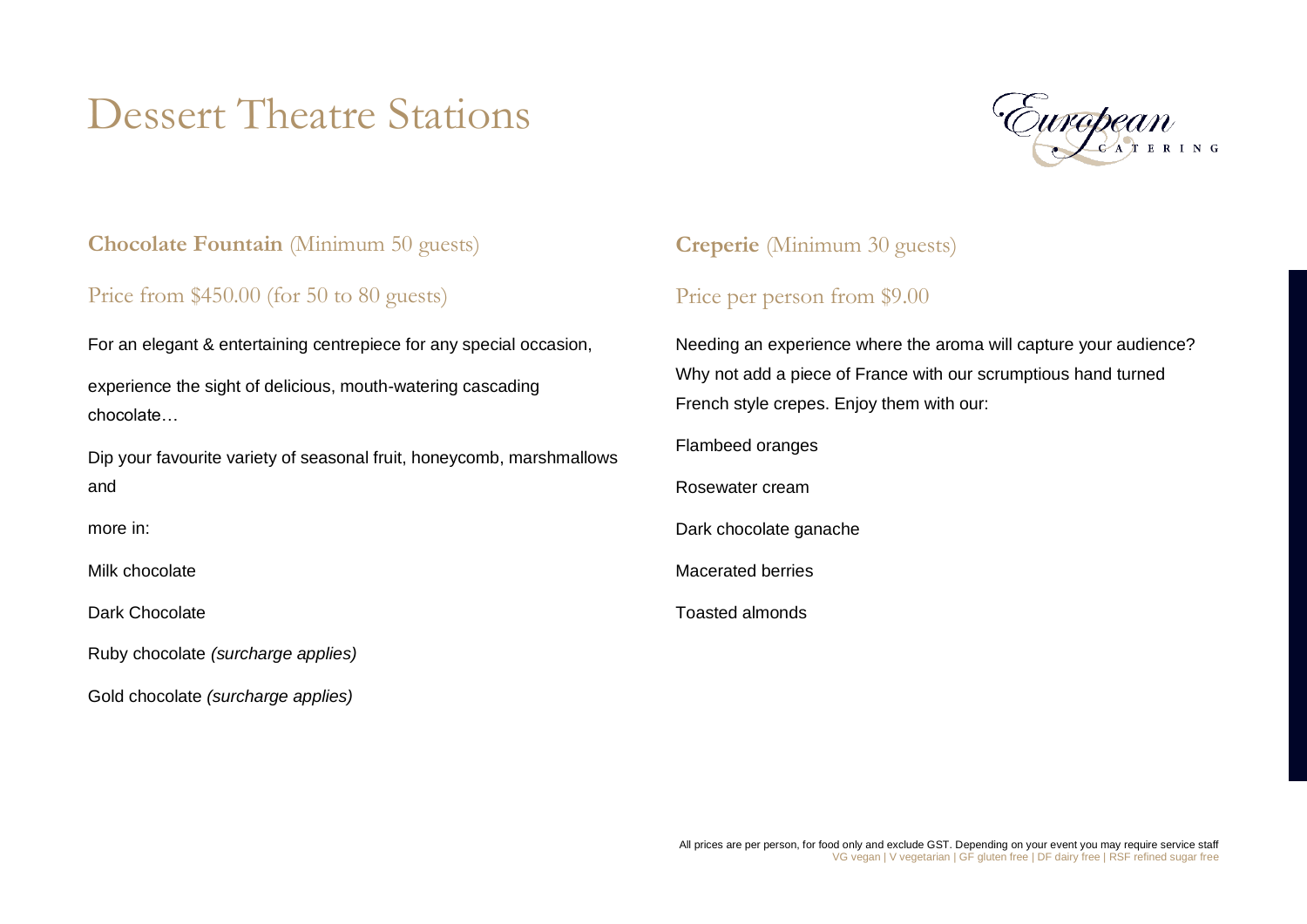#### **"Kaiserschmarrrn"**

#### Price per person \$8.00

European

Brining a little bit of our Directors home to our menus, why not try these delectable traditional Austrian caramelised pancakes made with rum soaked raisins… Served with: Apple compote Plum compote

#### **Cheese Trolley**

#### Price per person \$15.00

Is it cheese o'clock yet? Always a sure crowd favourite so why not add this to your event. Enjoy a variety of 10 Australian & European cheeses with our:

Seasonal fruits

Honeycomb rack

**Muscatels** 

Walnut & fig roulade

Artisan crackers & bread

#### **Donut Wall**

#### Price per person \$8.50

Looking for something different, fun & obviously tasty. Ensure to try our funky donut walls for your next event. Flavours include… but not limited to:

**Chocolate** 

Cookies & cream

Cinnamon

Strawberry jam

Nutella

Caramel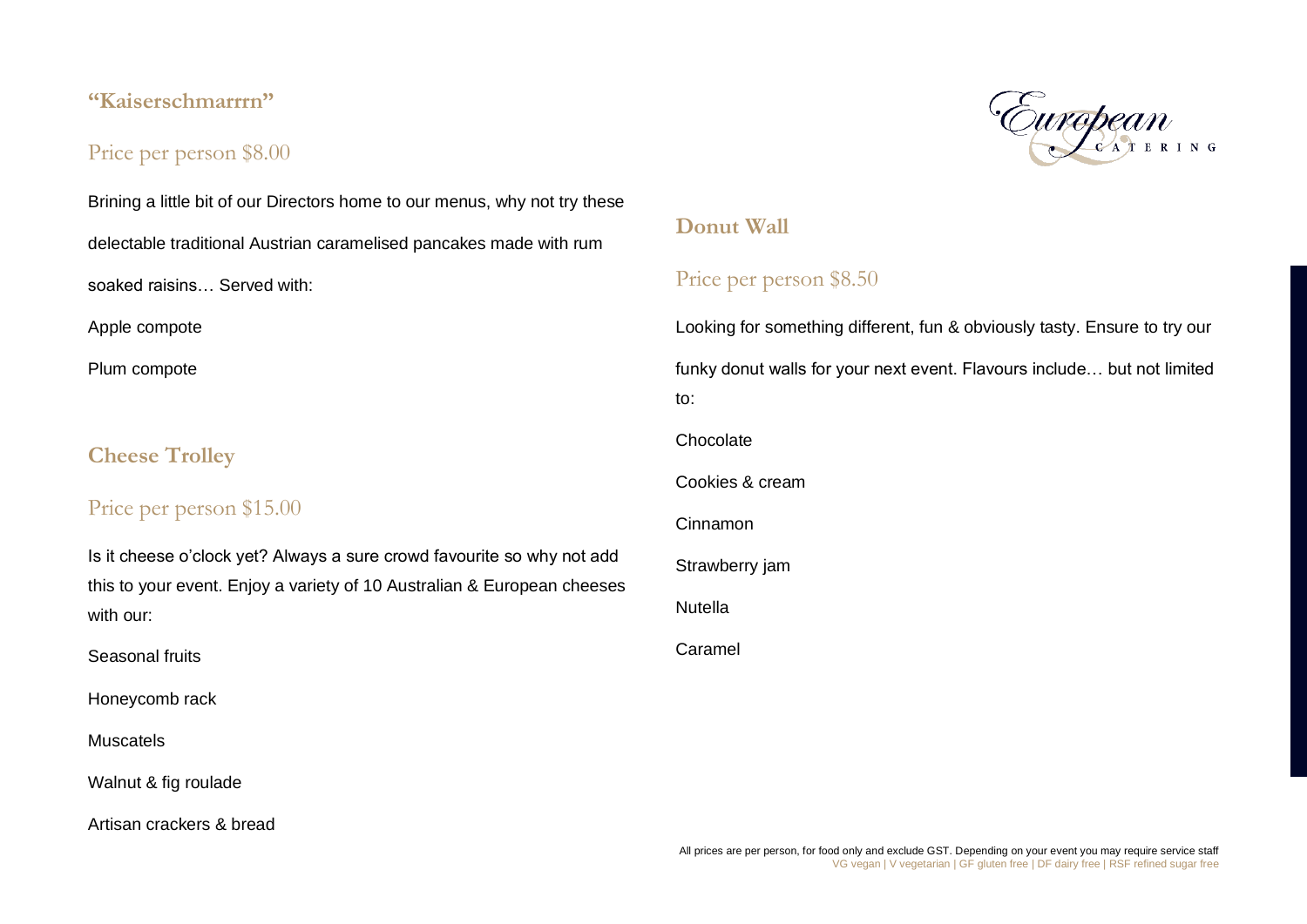**Gelato Bar** (Minimum 50 guests)

## Price per person 1 x scoop from \$4.50 2 x scoops from \$8.00

Chocolate coat your gelato from \$1 pp with our new choc top service – sprinkles included

With a variety of delicious flavours how could you not want to add this to your event. A sure crowd pleaser. Served in waffle cones or cups:

Lychee & coconut DF

Native wattleseed

Spiced strawberry DF

Caramelised walnut

Muscatel & rum

Toasted sesame

Cookies & cream

Dark Valrhona chocolate

Pineapple & yoghurt

Mango & passionfruit DF

Tahitian vanilla bean



#### **Barista Coffee**

#### Price available on request

This includes the hire of a commercial Espresso machine to add quality

Barista made coffees into the mix for your next event. Whether it is a silky latte or frothy cappuccino, there is something for everyone…